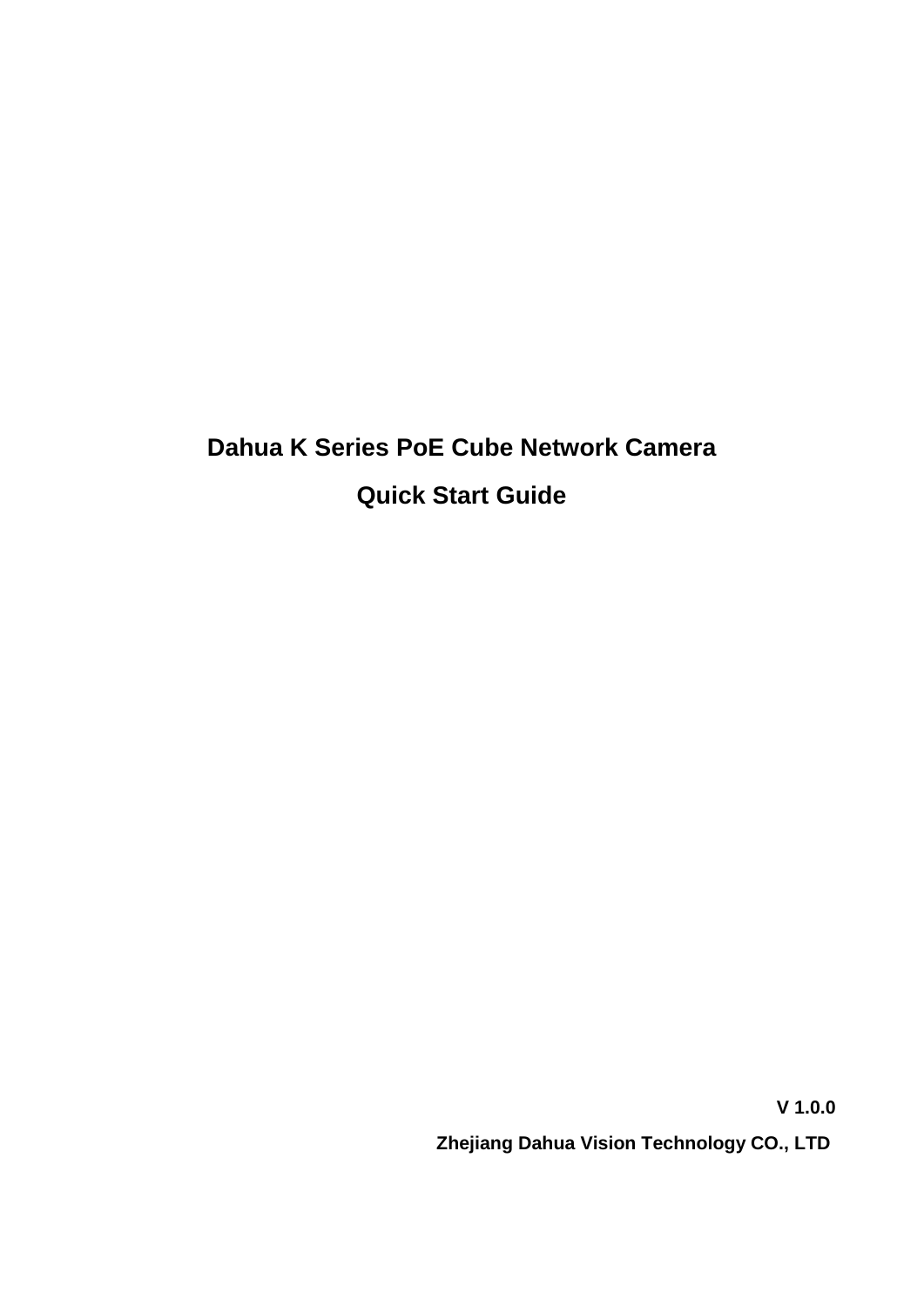## **Welcome**

Thank you for purchasing our Network camera!

This user's manual is designed to be a reference tool for your system.

Please read the following safeguard and warnings carefully before you use this series product! Please keep this user's manual well for future reference!

# **Important Safeguards and Warnings**

#### **1**.**Electrical safety**

- All installation and operation here should conform to your local electrical safety codes.
- Please check if the power supply is correct before operating the device.
- The power shall conform to the requirement in the SELV (Safety Extra Low Voltage) and the Limited power source is rated DC 12V or AC 24V in the IEC60950-1. (Power supply requirement is subject to the device label).
- Please install easy-to-use device for power off before installing wiring, which is for emergent power off when necessary.
- Please prevent the line cord from being trampled or pressed, especially the plug, power socket and the junction from the device.
- **Note: Do not connect these two power supplying sources to the device at the same time; it may result in device damage!**
- We assume no liability or responsibility for all the fires or electrical shock caused by improper handling or installation.
- We are not liable for any problems caused by unauthorized modification or attempted repair.

### **2**.**Environment**

- Please don't aim the device at strong light (such as lighting, sunlight and so on) to focus; otherwise it may cause overexposure (It is not the device malfunction), which will affect the longevity of CCD or CMOS.
- Please transport, use and store the device within the range of allowed humidity and temperature.
- Please don't keep the device in a place which is wet, dusty, extremely hot, and extremely cold and with strong electromagnetic radiation or unstable lighting.
- Please do not allow water and other liquid falling into the camera in case that the internal components are damaged.
- **•** Please do not allow rain or damp to the indoor device in case fire or lightning may occur.
- Please keep the sound ventilation in case of heat accumulation.
- Please pack the device with standard factory packaging or material with same quality when transporting the device.
- Heavy stress, violent vibration or water splash are not allowed during transportation, storage and installation.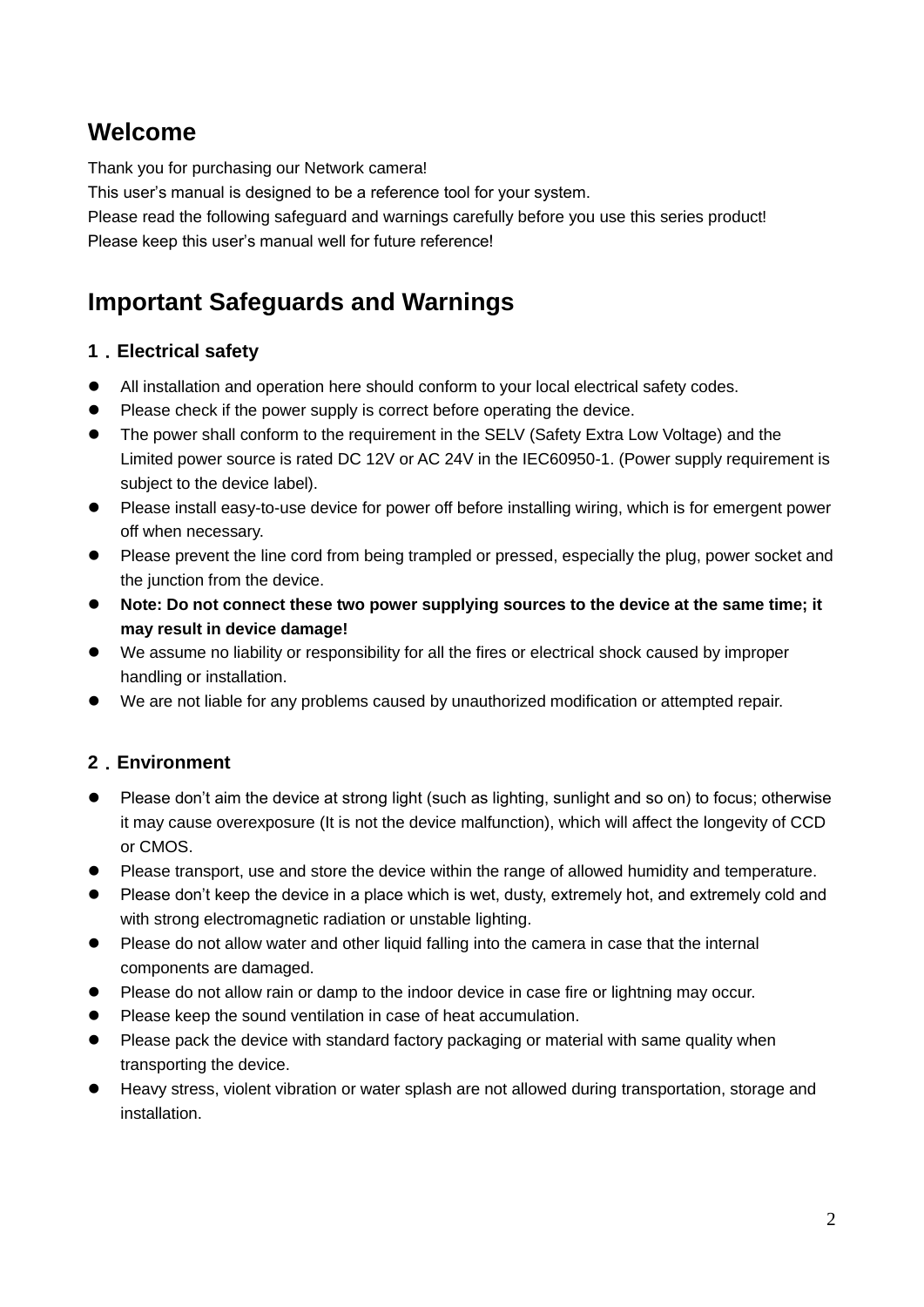#### **3. Operation and Daily Maintenance**

- Please do not touch the heat dissipation component of the device directly in order to avoid scald.
- Please do not dismantle the device; there is no component which can be fixed by users themselves in the machine. It may cause water leakage or bad image for the device due to unprofessional dismantling. Please contact after-sale service to replace desiccant if it becomes green.
- It is recommended to use the device with thunder proof device in order to improve thunder proof effect.
- The grounding holes of the product are recommended to be grounded to further enhance the reliability of the camera.
- Do not touch the CCD (CMOS) optic component directly. You can use the blower to clean the dust or dirt on the lens surface. Please use a dry cloth wetted by alcohol to wipe away the dust gently if it is necessary to clean.
- Always use the dry soft cloth to clean the device. If there is too much dust, please use the water to dilute the mild detergent first and then use it to clean the device. Finally use the dry cloth to clean the device. Don't use volatile solvent like alcohol, benzene, thinner and etc or strong detergent with abrasiveness, otherwise it will damage the surface coating or reduce the working performance of the device.
- Dome cover is an optical device, please don't touch or wipe cover surface directly during installation and use, please refer to the following methods to deal with once dirt is found:
- Stained with dirt
- Use oil-free soft brush or hair dries to remove it gently.
- Stained with grease or fingerprint
- Use soft cloth to wipe the water drop or oil gently to make it dry, then use oil-free cotton cloth or paper soaked with alcohol or detergent to wipe from the lens center to outward. It is ok to change the cloth and wipe several times if it is not clean enough.

#### **Warning**

- Please modify the default password after login in order to avoid being stolen.
- Please use the standard accessories provided by manufacturer and make sure the device is installed and fixed by professional engineers.
- Please prevent the device surface from the radiation of laser beam when using laser beam device.
- Please do not provide two or more power supply modes for the device, otherwise it may cause damage to the device.

#### **Statement**

- Please refer to the actual product for more details; the manual is just for reference.
- The manual will be regularly upgraded according to the product update; the upgraded content will be added in the manual without prior announcement.
- Please contact the supplier or customer service if there is any problem occurred when using the device.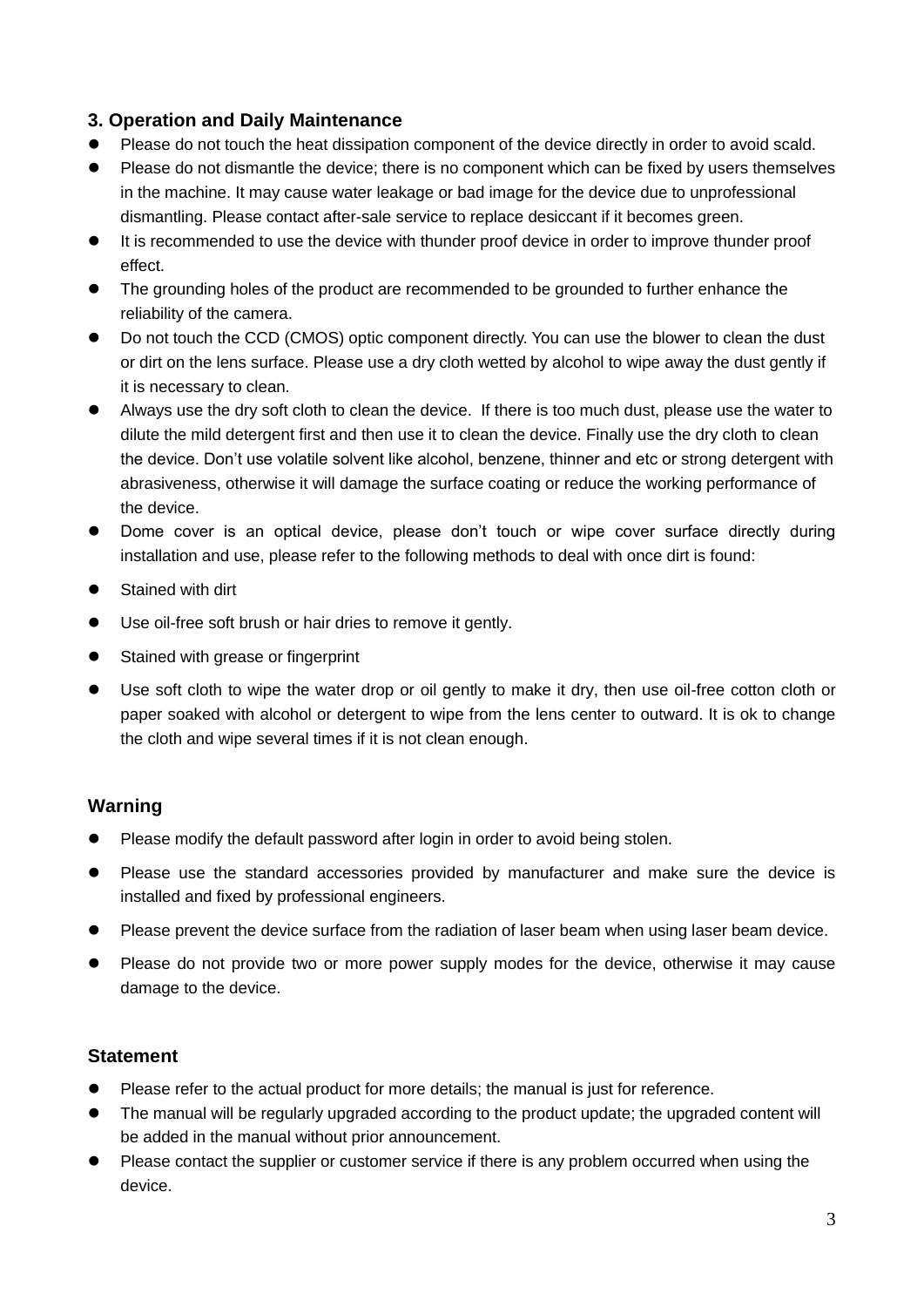- **•** Please contact the customer service for the latest procedure and supplementary documentation.
- There may be deviation between the actual value of some data and the value provided in the manual due to the reasons such as the real environment is not stable and so on. Please refer to the company's final explanation if there is any doubt or dispute.
- The company is not liable for any loss caused by the operation which is not followed by the manual. **Note:**

Please refer to the disk for more details, check and download corresponding user's manual and tool. Before installation, please open the package and check all the components are included. Contact your local retailer ASAP if something is broken in your package.

| <b>Accessory Name</b>            | Amount |
|----------------------------------|--------|
| Network Camera Unit              | 1      |
| <b>Quick Start Guide</b>         | 1      |
| <b>Screw Package</b>             | 1      |
| <b>Installation Position Map</b> |        |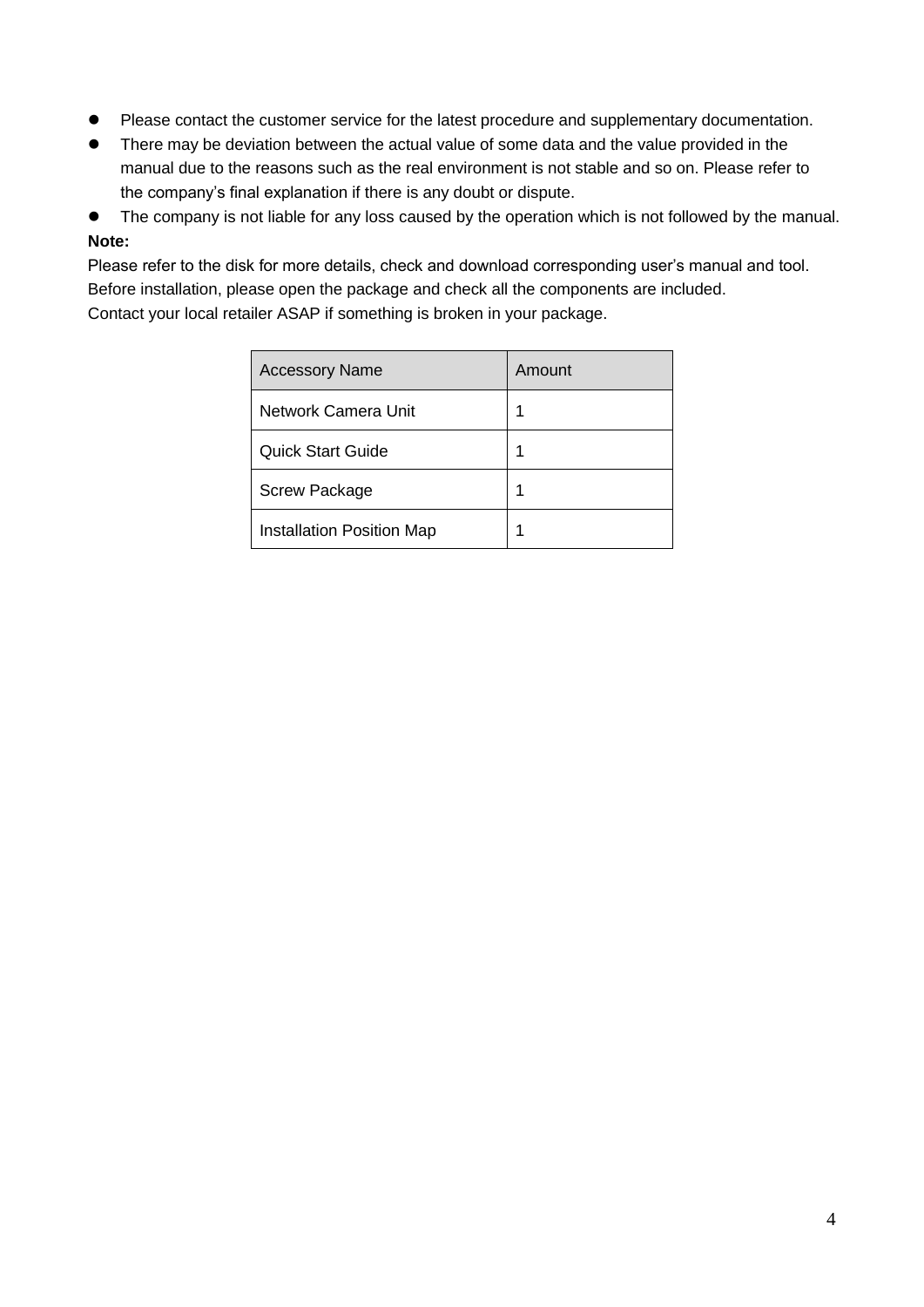# **Table of Contents**

|                | 1.1 |  |
|----------------|-----|--|
|                | 1.2 |  |
|                |     |  |
|                |     |  |
|                | 1.3 |  |
| $\overline{2}$ |     |  |
| 3              |     |  |
|                | 3.1 |  |
|                | 3.2 |  |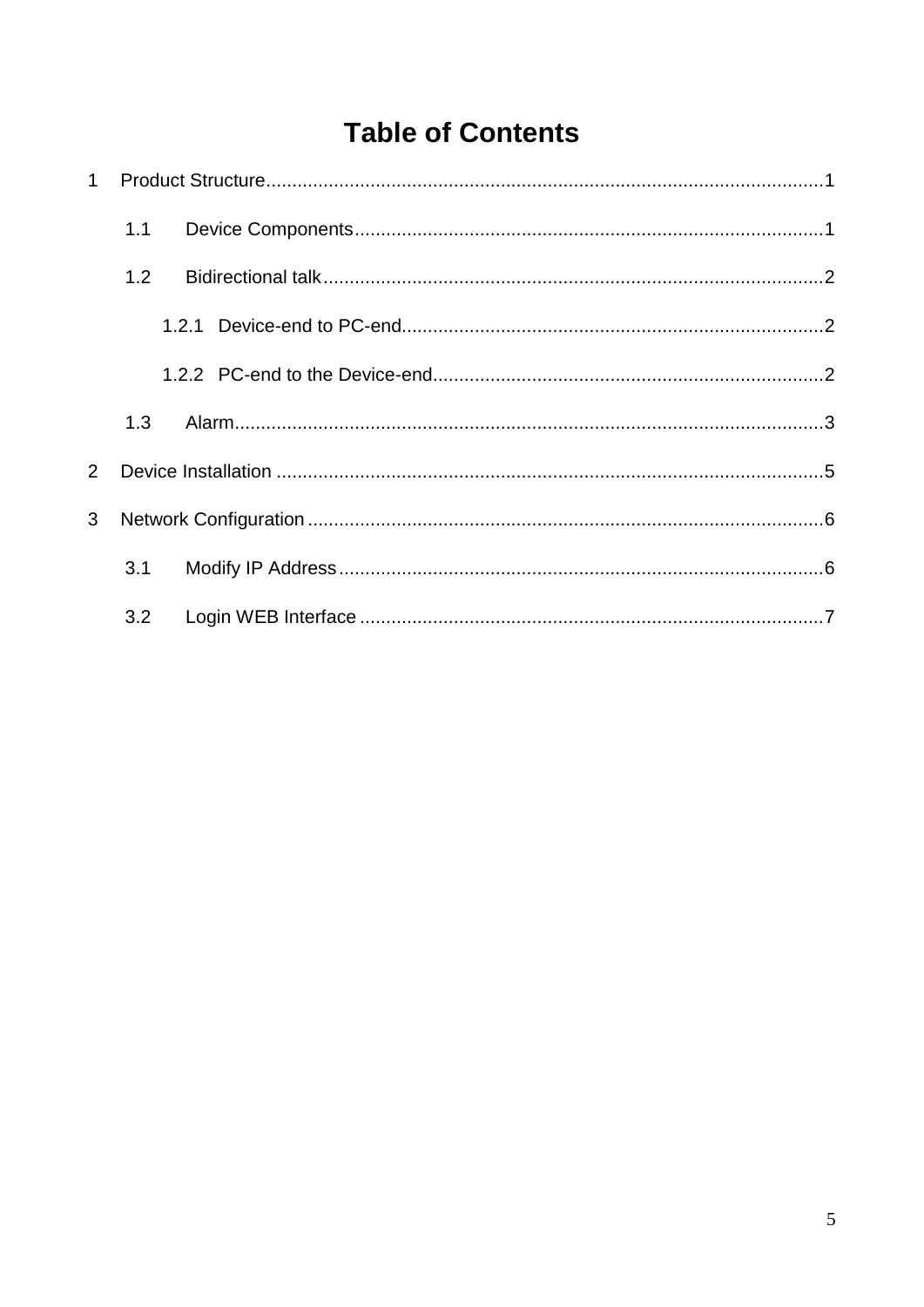# <span id="page-5-0"></span>**1 Product Structure**

# <span id="page-5-1"></span>**1.1 Device Components**





Figure 1-3

Please refer to the following sheet for more details about each port.

| <b>SN</b> | <b>Name</b>        |
|-----------|--------------------|
|           | Network port       |
|           | Reset button       |
| 3         | Alarm input/output |
| 4         | Power port         |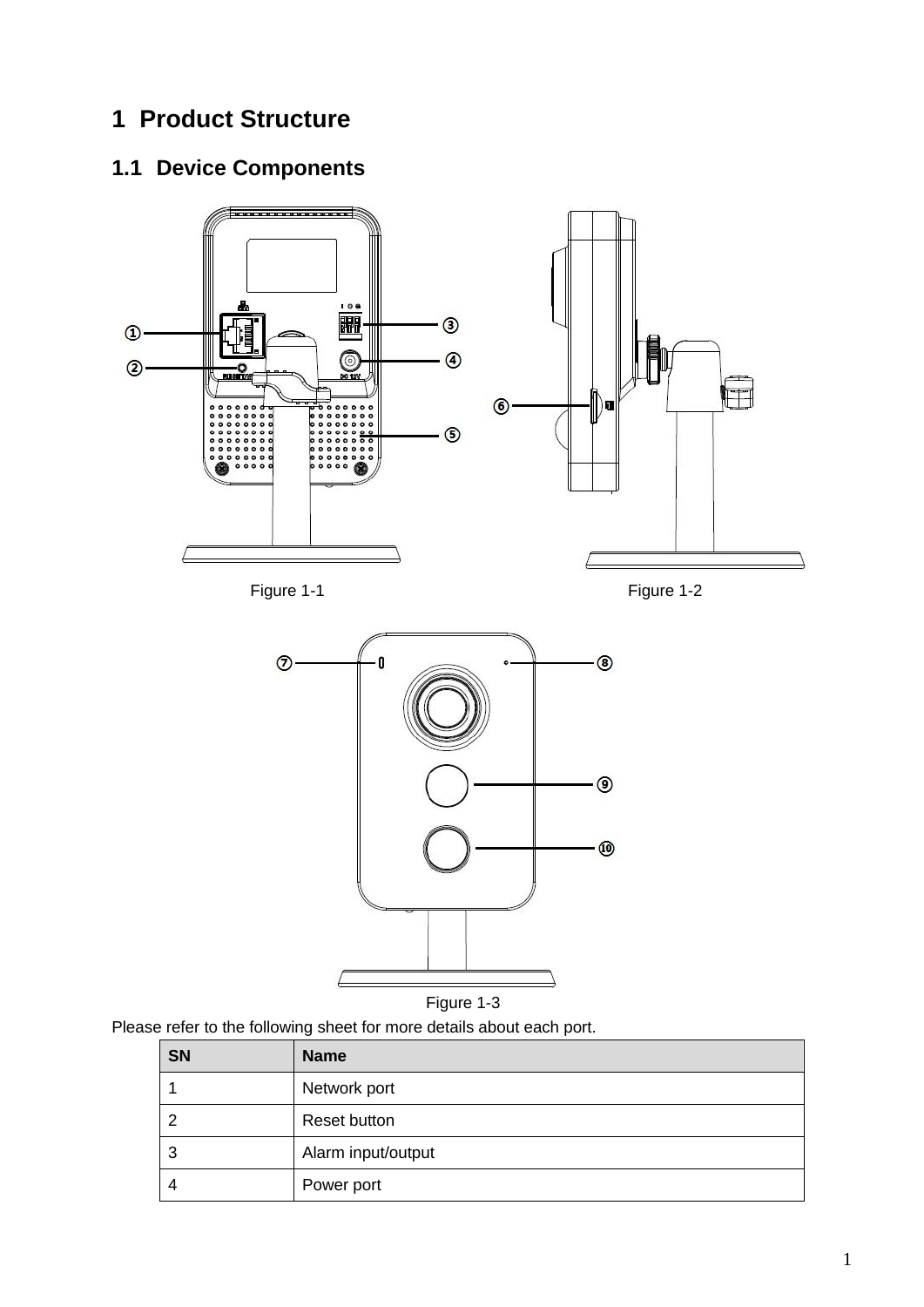| 5  | Built-in speaker    |
|----|---------------------|
| 6  | Micro SD card slot  |
|    | Indicator light     |
| 8  | <b>Built-in MIC</b> |
| 9  | <b>IR LED</b>       |
| 10 | <b>PIR</b>          |

#### **Note:**

For reset, long press for 8 seconds and then the light is off; please refer to the following sheet for more details about status of indicator light.

Sheet 1-1

| <b>Indicator light status</b>             | <b>Device status</b>                                                      |
|-------------------------------------------|---------------------------------------------------------------------------|
| Red light normally on                     | Booting, device malfunction, fail to boot up                              |
| Green light flashes                       | Booting completed                                                         |
| Green light normally on                   | Device operates normally.                                                 |
| Red and green lights flash<br>alternately | Device upgrade, including SD card boot upgrade,<br>cloud upgrade and etc. |
| Red light flashes                         | SD card malfunction or external hardware alarm.                           |

Sheet 1-2

Press reset button after the device boots up, and the light is off after reset takes effect; it will return to the status of red light normally on after reboot.

### <span id="page-6-0"></span>**1.2 Bidirectional talk**

### <span id="page-6-1"></span>**1.2.1 Device-end to PC-end**

#### **Device Connection**

Please connect the earphone to the audio output port in the PC. Login the Web and then click the Audio button to enable the bidirectional talk function. You can see the button becomes yellow after you enabled the audio talk function. Click Audio button again to stop the bidirectional talk function.

#### **Listening Operation**

Speak or play music at the device-end, you can use the earphone or the sound box of the PC-end to listen the audio information from the device-end.

#### <span id="page-6-2"></span>**1.2.2 PC-end to the Device-end**

#### **Device Connection**

Connect the speaker or the MIC to the audio input port in the PC. Login the Web and then click the Audio button to enable the bidirectional talk function. You can see the button becomes yellow after you enabled the audio talk function. Click Audio button again to stop the bidirectional talk function.

#### **Listening Operation**

Speak or play music at the PC-end, you can use the built-in speaker of the device-end to listen. **Note**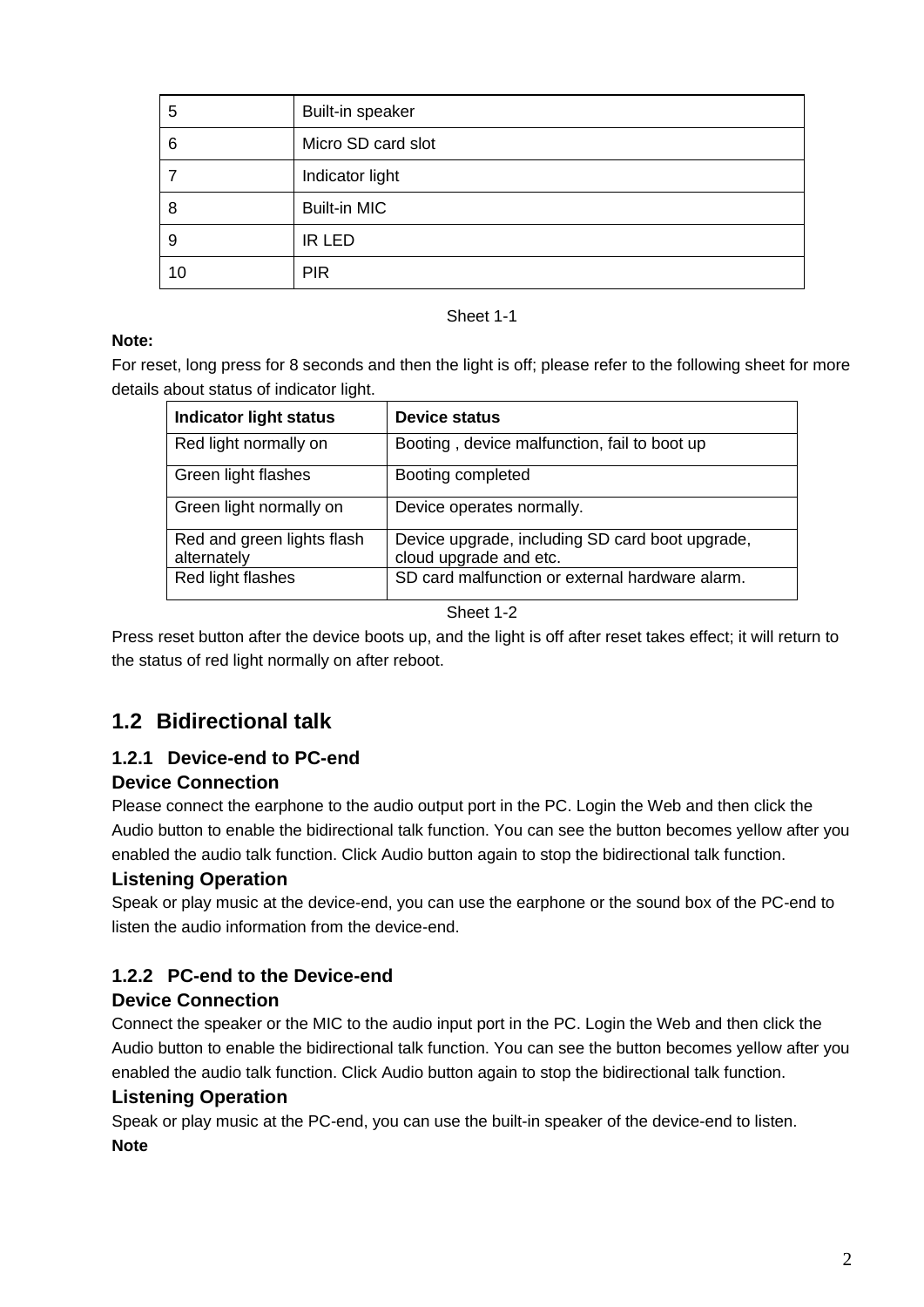Please go to the Master Volume interface of the PC to set first if you want to use the dual-way bidirectional talk. Please select Front Mic mode in the record control interface. (You can select microphone enhanced in advanced interface if the audio is too low.)

### <span id="page-7-0"></span>**1.3 Alarm**

The alarm interface is shown as in [Figure 1-4](#page-7-1). Please follow the steps listed below for local alarm input and output connection.

1) Connect the alarm input device to the alarm input port of the I/O cable.

2) Connect the alarm output device to the alarm output port of I/O cable. Alarm output port is open collector output which requires pull-up resistor of 10k to 3.3V eternally.

3) Open the Web; go to the [Figure 1-4](#page-7-1). Set alarm input and output correspondingly. Alarm input on WEB corresponds to I/O cable on device. When there is alarm, alarm input device will generate signal of high and low level. Set corresponding NO and NC inputs.

4) Set the WEB alarm output. The alarm output s for the alarm output port of the device. It is the alarm output port of the I/O cable.



Figure 1-4 Alarm

<span id="page-7-1"></span>Please refer to the following figure for alarm input information. See [Figure 1-5](#page-7-2).

Alarm input: When the input signal is idle or grounded, the device can collect the different statuses of the alarm input port. When the input signal is connected to the 5V or is idle, the device collects the logic "1". When the input signal is grounded, the device collects the logic "0".

<span id="page-7-2"></span>

Figure 1-5 Alarm input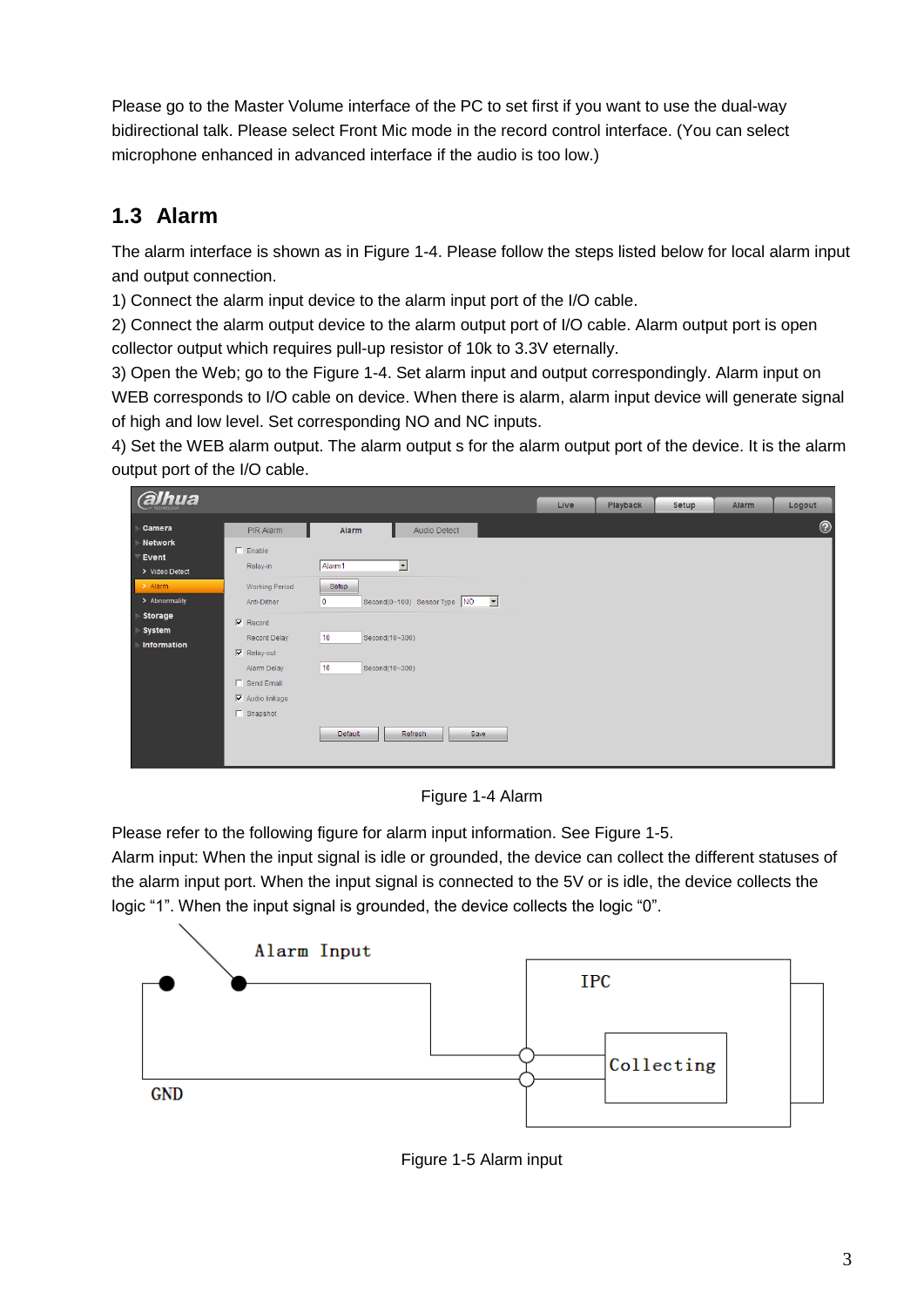Please refer to the following figures for alarm output information. See [Figure 1-6](#page-8-0) and Figure 1-7.

<span id="page-8-0"></span>

Figure 1-7

Mode A:

Level application. Alarm output high and low level, alarm output is OC; it needs to increase pull-up resistance externally to work normally. Max external pull-up level is 5V, max port current is 5mA. After external pull-up resistance is increased, the default of output signal is high level (external pull-up voltage), and it switches to low level when there is alarm output (when the working current is 5mA, output voltage is less than 0.8V).

Mode B:

Switch application. Alarm output is used to drive external circuit, max current is 50mA, max voltage is 12V (it can be applied together with alarm siren, acousto-optic alarm siren HC103) it is advised to add a relay if it is beyond the value.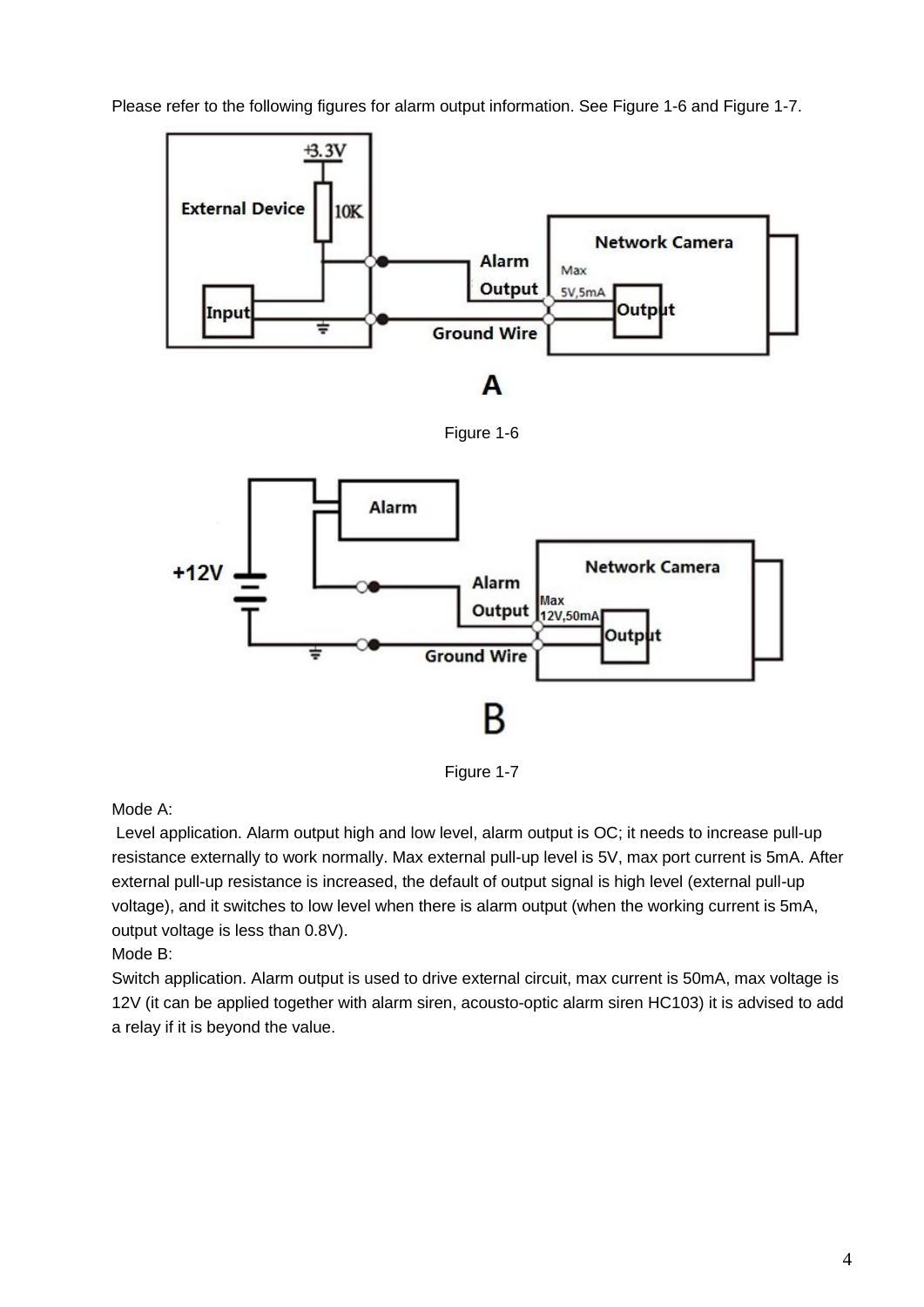# <span id="page-9-0"></span>**2 Device Installation**

#### **Important**

**Please make sure the installation surface can min support the 3X weight of the camera and the bracket.** 



Figure 2-1

#### **Step 1**

Paste the installation map on the installation surface such as wall, ceiling or the wood.

#### **Step 2**

Dig holes in the installation surface according to the installation map.

#### **Step 3**

Insert the expansion bolts from the accessories bag to the holes you just dug. If it is the wood surface you can skip to the next step.

#### **Step 4**

Fix the device with screw in the accessories bag.

#### **Step 5**

Connect the cable and then boot up the device.

#### **Step 6**

Loosen the adjust knob for a little bit, adjust the camera to proper surveillance position according to

your practical requirements.

#### **Step 7**

Secure the knob of the bracket to fix the camera.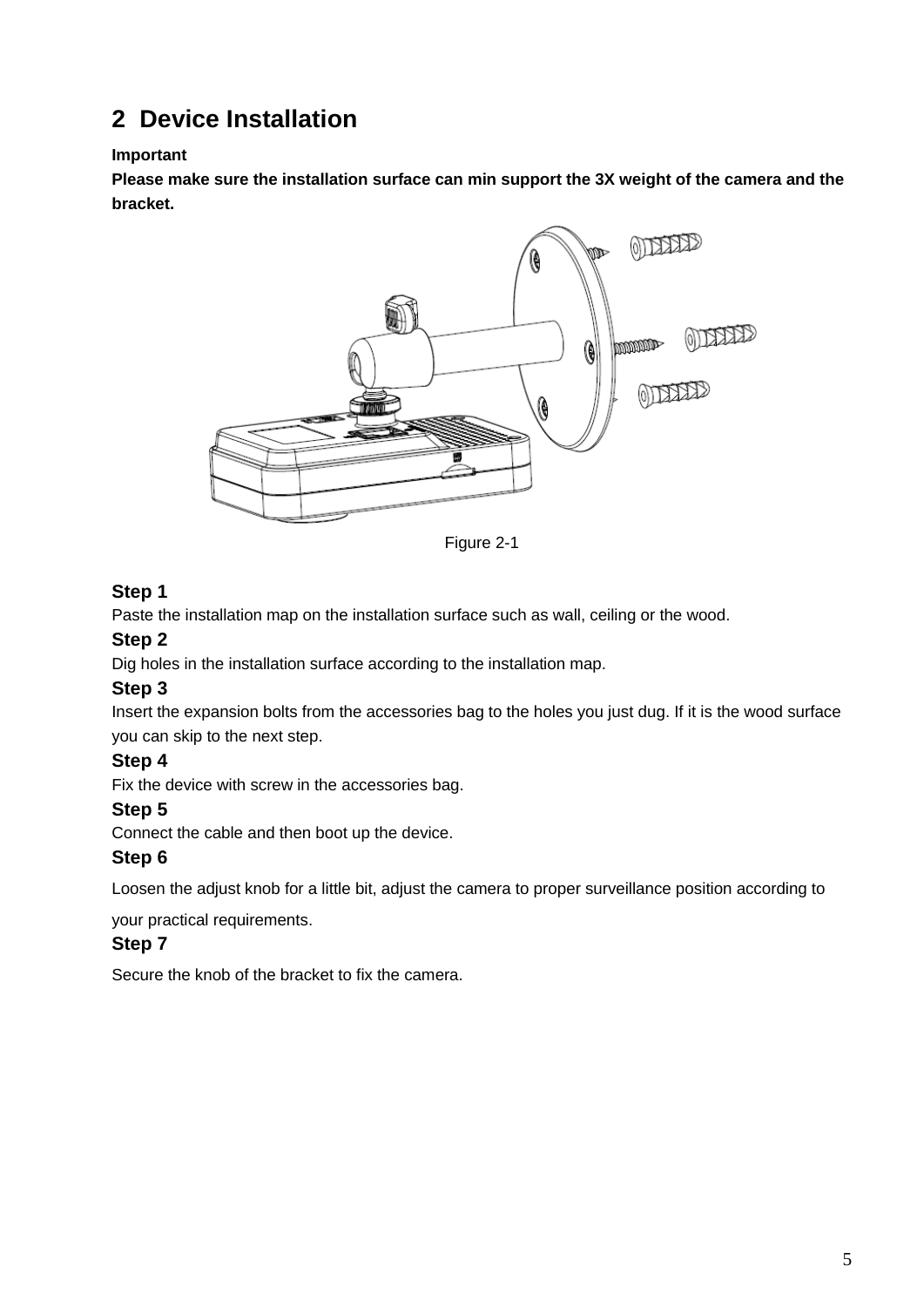# <span id="page-10-0"></span>**3 Network Configuration**

The IP address of all the cameras is the same when leaving factory (default IP192.168.1.108), in order to make the camera get access to the network smoothly, please plan the useable IP segment reasonably according to the actual network environment.

### <span id="page-10-1"></span>**3.1 Modify IP Address**

IP address can be acquired and modified through quick configuration tool for the cameras which are accessed via wired network, it needs to connect wired network to configure wireless parameters before using wireless network cameras. In this chapter, it will introduce the approach of modifying IP address via "Quick Configuration Tool"; also you can modify the IP address in the network parameters of the WEB interface, please refer to the document in the disk << WEB Operation Manual>> for more details.

Note:

Currently the quick configuration tool only supports the cameras which apply to the same network segment with computer IP address.

Step 1 Double click the "ConfigTools.exe" and open the quick configuration tool.

Step 2 Double click the device to be configured, the system will pop out the "Login" dialog box. Enter the IP address, user name, password and port number of the camera, and click "Confirm".

Note:

The default user name and password are admin and admin respectively, the default of port is 37777. See Figure 3-1 for more details.

| $- x$<br><b>Configtool</b> |                              |                      |                                      |                    |                            |                                  |        |  |
|----------------------------|------------------------------|----------------------|--------------------------------------|--------------------|----------------------------|----------------------------------|--------|--|
|                            | Refresh                      | $F$ Login<br>Setting | Upgrade                              |                    | Find number of devices: 34 | $\checkmark$<br>IP <sub>v4</sub> | Q      |  |
| SN                         | <b>Type</b>                  | IP                   | Port                                 | <b>Subnet Mask</b> | Gateway                    | <b>MAC</b>                       | Config |  |
| $\mathbf{1}$               | C IPC                        | 172.29.2.6           | 37777                                | 255.255.0.0        | 172, 29.0.1                | 90:02:a9:42:20:d7                | 瓷<br>e |  |
| $\overline{2}$             | Q IPC                        | 172.29.2.3           | 4000                                 | 255.255.0.0        | 172.29.0.1                 | 90:02:a9:42:0b:6d                | 嚢<br>e |  |
| 3                          | e<br>PC-NVR                  | 169.254.12           | 烧<br>e<br>16:9F:F2:37:BA<br>$\times$ |                    |                            |                                  |        |  |
| $\Delta$                   | $\circledcirc$ IPC           | Login<br>172.29.2.8  |                                      |                    |                            | 02:a9:1c:6e:d2                   | 烧<br>e |  |
| 5                          | <b>Q</b> IPC                 | 172.29.2.5           | <b>IP Address</b><br>172.29.2.34     |                    | 02:a9:09:13:62             | 寮<br>e                           |        |  |
| 6                          | $Q$ , IPC                    | 172.29.2.7           |                                      |                    |                            | 02:a9:7c:f1:39                   | 烧<br>e |  |
| $\overline{7}$             | <b>O</b> IPC                 | 172.29.2.4           | Username<br>admin                    |                    | 02:a9:2b:3f:a4             | 寮<br>e                           |        |  |
| 8                          | $Q$ IPC                      | 172.29.2.34          | Password                             |                    |                            | 12:a9:42:04:6f                   | 资<br>e |  |
| 9                          | $\circledcirc$<br><b>IPC</b> | 172.29.2.4           |                                      |                    | 02:a9:42:63:76             | 券<br>e                           |        |  |
| 10                         | Q IPC                        | 172 29 2 5           | Port<br>37777                        |                    |                            | 02:a9:3d:b8:79                   | 寮<br>e |  |
| 11                         | <b>O</b> IPC                 | 172 29 2 3           |                                      | OK                 | Cancel                     | 02:a9:09:4b:38                   | 烧<br>e |  |
| 12                         | C IPC                        | 172.29.2.63          |                                      |                    |                            | 02:a9:42:0b:4a                   | 舂<br>e |  |
| 13                         | Q IPC                        | 172 29 2 38          | 37777                                | 255.255.0.0        | 172.29.0.1                 | 00:12:34:56:78:9a                | 淼<br>e |  |
| 14                         | C IPC                        | 172 29 2 47          | 37777                                | 255 255 0.0        | 172 29 0 1                 | 90:02:a9:42:28:7b                | 资<br>e |  |
| 15                         | <b>OR</b> IPC                | 172.29.2.80          | 37777                                | 255.255.0.0        | 172.29.0.1                 | 90:02:a9:42:04:72                | 烧<br>e |  |
| 16                         | <b>Q</b> IPC                 | 172.29.2.83          | 37777                                | 255.255.0.0        | 172,29.0.1                 | 90:02:a9:3d:24:a3                | 烧<br>e |  |
| 17                         | 愈<br><b>IPC</b>              | 172.29.2.102         | 37777                                | 255.255.0.0        | 172.29.0.1                 | 90:02:a9:3d:b8:7e                | 烧<br>e |  |

Figure 3-1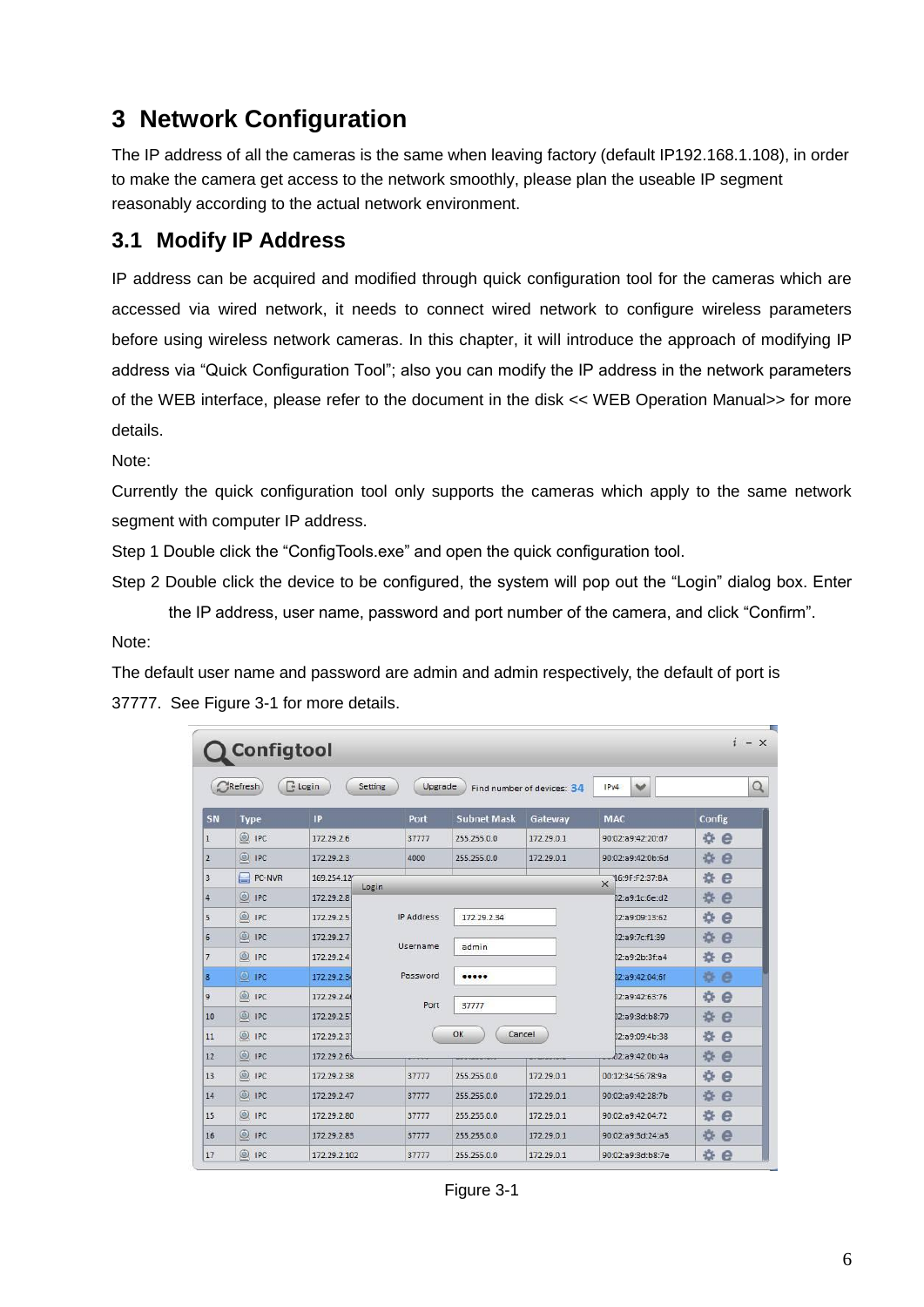Step 3 Modify the camera IP address on the "Net" interface, click "Save" to finish modification. See Figure 3-2 for more details.

| Config                 |                   |                   | $\times$            |
|------------------------|-------------------|-------------------|---------------------|
| ⋒<br>Video<br>Net<br>宧 | $\sqrt{2}$ Encode | <b>Explorance</b> | $\boxed{=}$ SysInfo |
| <b>IP Version</b>      | IPv4              | $\checkmark$      | D HCP               |
| <b>IP Address</b>      | 172.29.2.34       |                   |                     |
| Subnet Mask            | 255.255.0.0       |                   |                     |
| Gateway                | 172.29.0.1        |                   |                     |
| <b>MAC</b>             | 90:02:a9:42:04:6f |                   |                     |
| <b>TCP</b>             | 37777             |                   | $(1025 - 65534)$    |
| <b>HTTP</b>            | 80                |                   |                     |
| <b>UDP</b>             | 37778             |                   |                     |
|                        |                   |                   |                     |
|                        |                   |                   | Save<br>Return      |
|                        |                   |                   |                     |

Figure 3-2

### <span id="page-11-0"></span>**3.2 Login WEB Interface**

Note:

Different devices may have different WEB interfaces, the figures below are just for reference, please refer to the document <<WEB Operation Manual>> in the disk and the actual interface for more details Step 1 Open IE and input the modified camera IP address in the address bar.

Step 2 The login interface is shown below, please input your user name and password (Default user name is admin and password is admin respectively), click "login".

See Figure 3-3 for more details.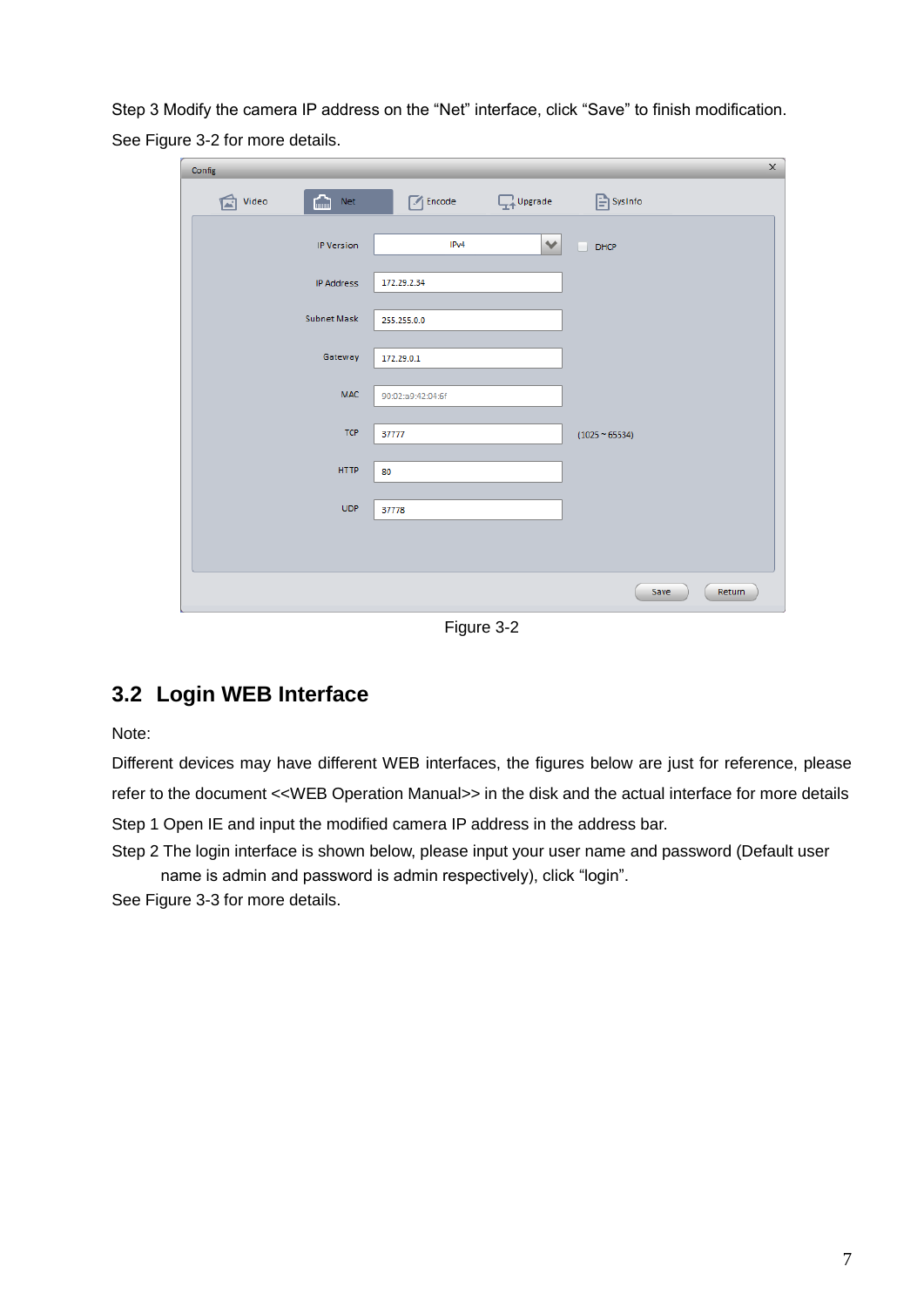| alhua                  |                 |  |
|------------------------|-----------------|--|
| Username:<br>Password: | admin           |  |
|                        | Cancel<br>Login |  |
|                        |                 |  |

Figure 3-3

Step 3 Install controls according to the system prompt; see Figure 3-4 for the WEB main interface. Please modify the administrator password as soon as possible after you successfully logged in.



Figure 3-4